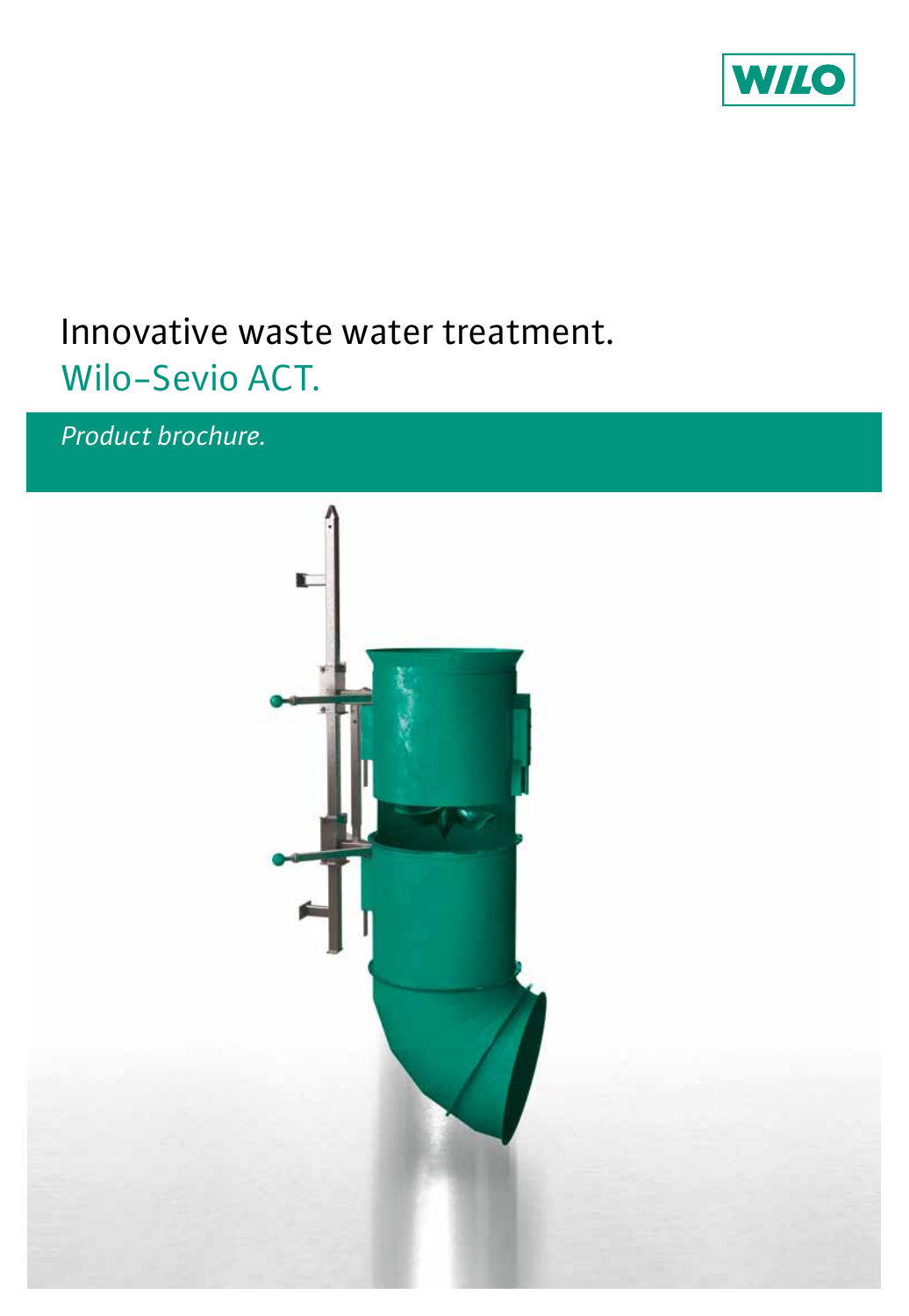## **Efficiently increasing treatment performance.**

With innovative technology from Wilo.

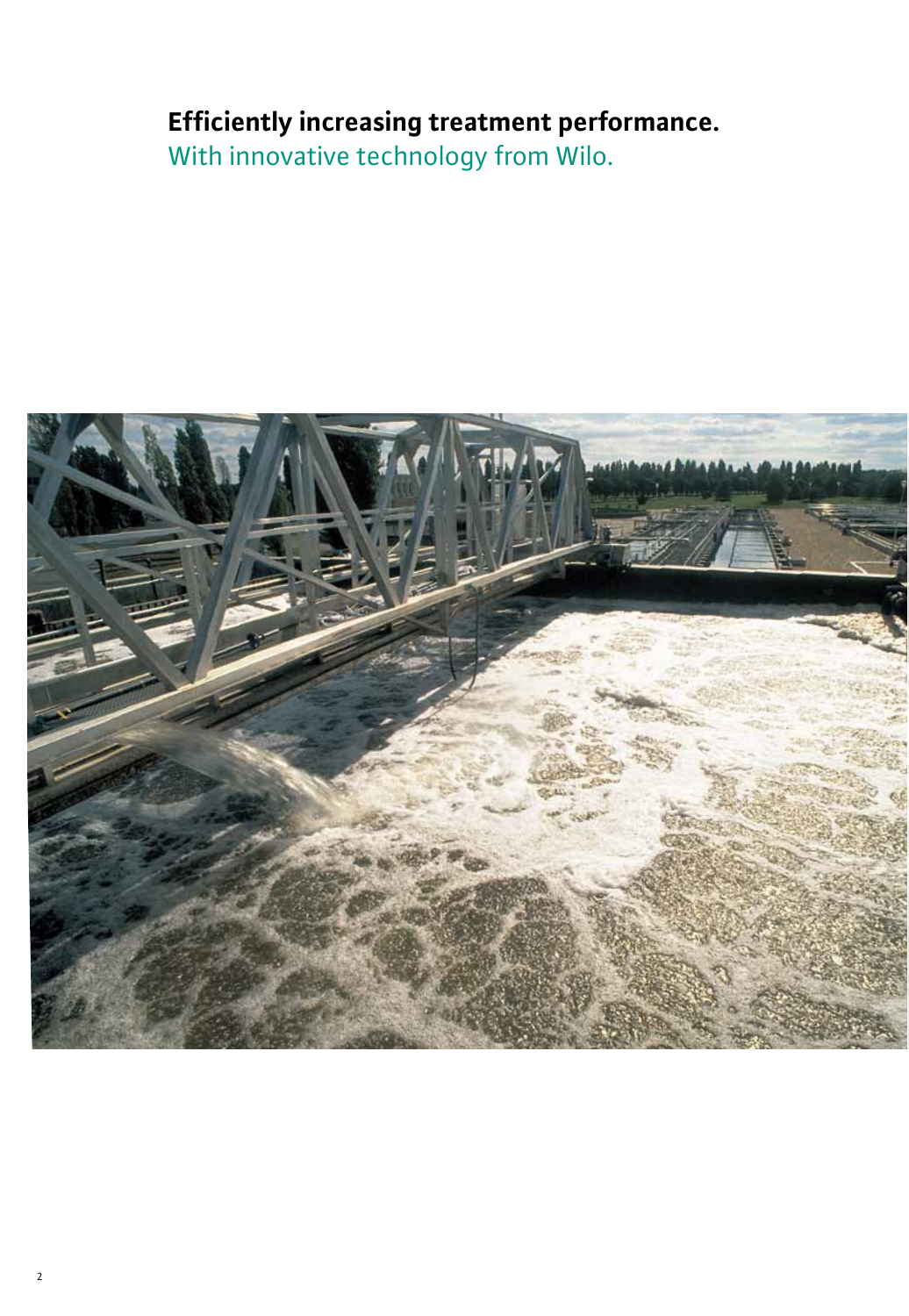Operators of waste water treatment plants are increasingly confronted with new challenges. Cities are expanding, resulting in waste water treatment plants often being incorporated into suburban areas and being burdened by an increased number of inhabitants. Mainly due to opposition from these inhabitants, expansion of the waste water treatment plant is out of the question, meaning that treatment performance cannot be improved by additional constructions.

Increasingly higher demands are also made on the treatment of industrial waste water. Whether it's changes to production processes or new legal requirements, highly flexible and safe process engineering is what's called for.

Current processes, such as classic sludge activation or the biofilm method, are stretched to their limits again and again as a result of these increasing demands.

Modifying or converting plants to incorporate processes that use biomass carriers is ground-breaking and efficient. This method optimises the treatment process and also reduces the need for secondary treatment.

The aim is to keep the biomass carrier particles moving freely in the basin using the innovative Wilo-Sevio ACT in order to optimise the biological process.



### **TAILOR-MADE FOR YOUR REQUIREMENTS**

- For the biological treatment of municipal and industrial waste water, for example in the areas of carbon decomposition, nitrification and denitrification
- Designed especially for waste water treatment plants that are not permitted to expand in size
- • Ideal for industrial waste water treatment plants in the areas of food and animal feed manufacturing and the production of steel, chemicals and paper
- Suitable for various basin depths and geometries
- For all types of biomass carrier particles
- Can also be used for suctioning floating sludge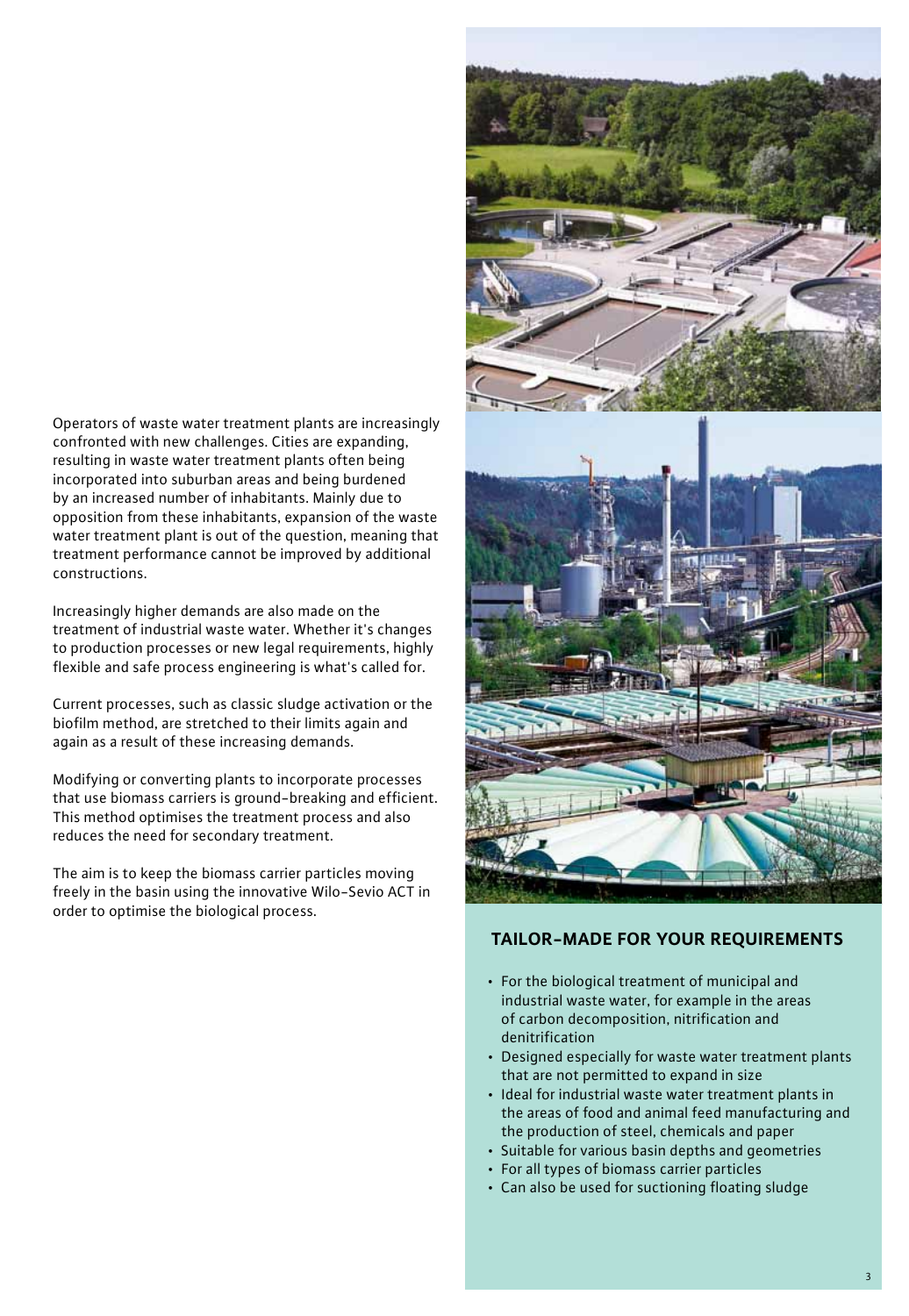## **Optimised treatment process.**

By entering biomass carrier particles gently into the fluid.



Floating cover of biomass carrier particles: The carrier particles located on the top layer and mostly not in the waste water are not available for biological degradation. Using the Wilo-Sevio ACT the carrier particles are sucked in and fed back into the biological process underneath the water's surface.

Sucking in the biomass carrier particles: The Wilo-Sevio ACT ensures that the carrier particles are continuously distributed and entered gently in order to protect the growth on them. Due to the outlet being located near the ground, deposition is minimised and even mixing achieved.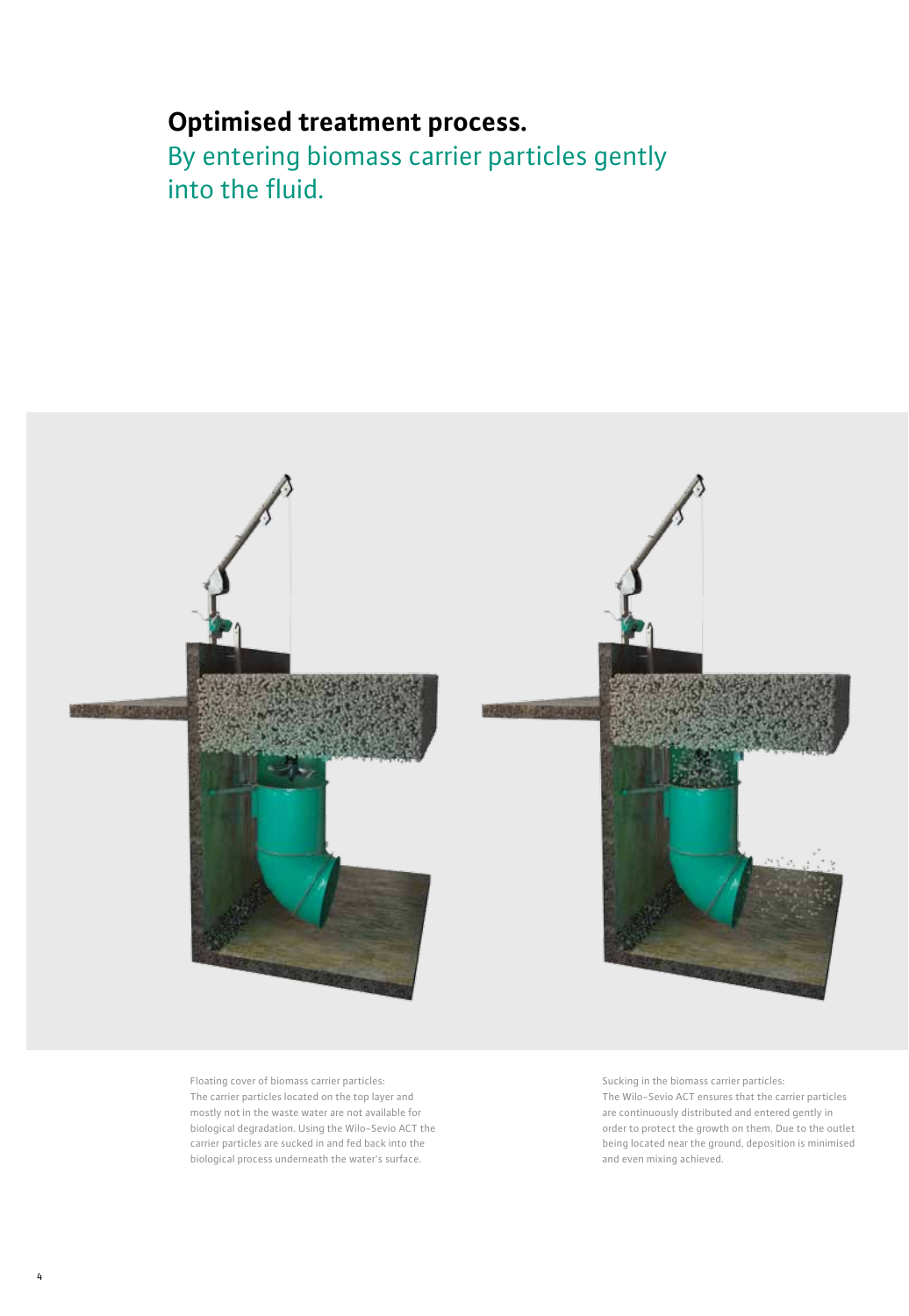#### **Benefit from our know-how**

The fully immersed Wilo-Sevio ACT components allow the flow pulse to take effect from the most favourable hydraulic point. This improves the economic efficiency of your entire process.

This is made possible by a combination of the following:

- • Computer-based design
- • Simulation of flow profiles
- Individual adjustment to the respective system optimally matched individual components



Classic sludge activation firstly requires a lot of space. Secondly, sedimentation in secondary clarifiers frequently poses a challenge. Conventional biofilm systems, such as percolating filters, rotating biological contactors, immersed fixed beds or biofilters, require a large amount of space, too. A further problem is posed by the even distribution of organic load in activated sludge tanks and fixed-bed reactors.

The ground-breaking method using biomass carrier particles combines the benefits of classic sludge activation and the well-known biofilm method. On the one hand, the entire basin volume is used just like in the sludge activation method. On the other hand, the biomass carrier particles are distributed and moved freely in the water by means of even mixing.

Biomass that becomes detached from the carrier is taken out as excess sludge and removed during secondary treatment. Secondary treatment can be designed significantly smaller seen as no sludge has to be returned in most cases.



Even distribution:

The higher the number of carrier particles that react with the fluid, the better the treatment performance. Our individual configuration and the innovative technology of our Wilo-Sevio ACT ensure optimal treatment results.

### **The advantages to you**

- Reduced energy costs
- • Low investment costs
- • Improved treatment performance
- High process reliability
- Even mixing and reduced deposition
- Easy installation
- • Can be retrofitted at any time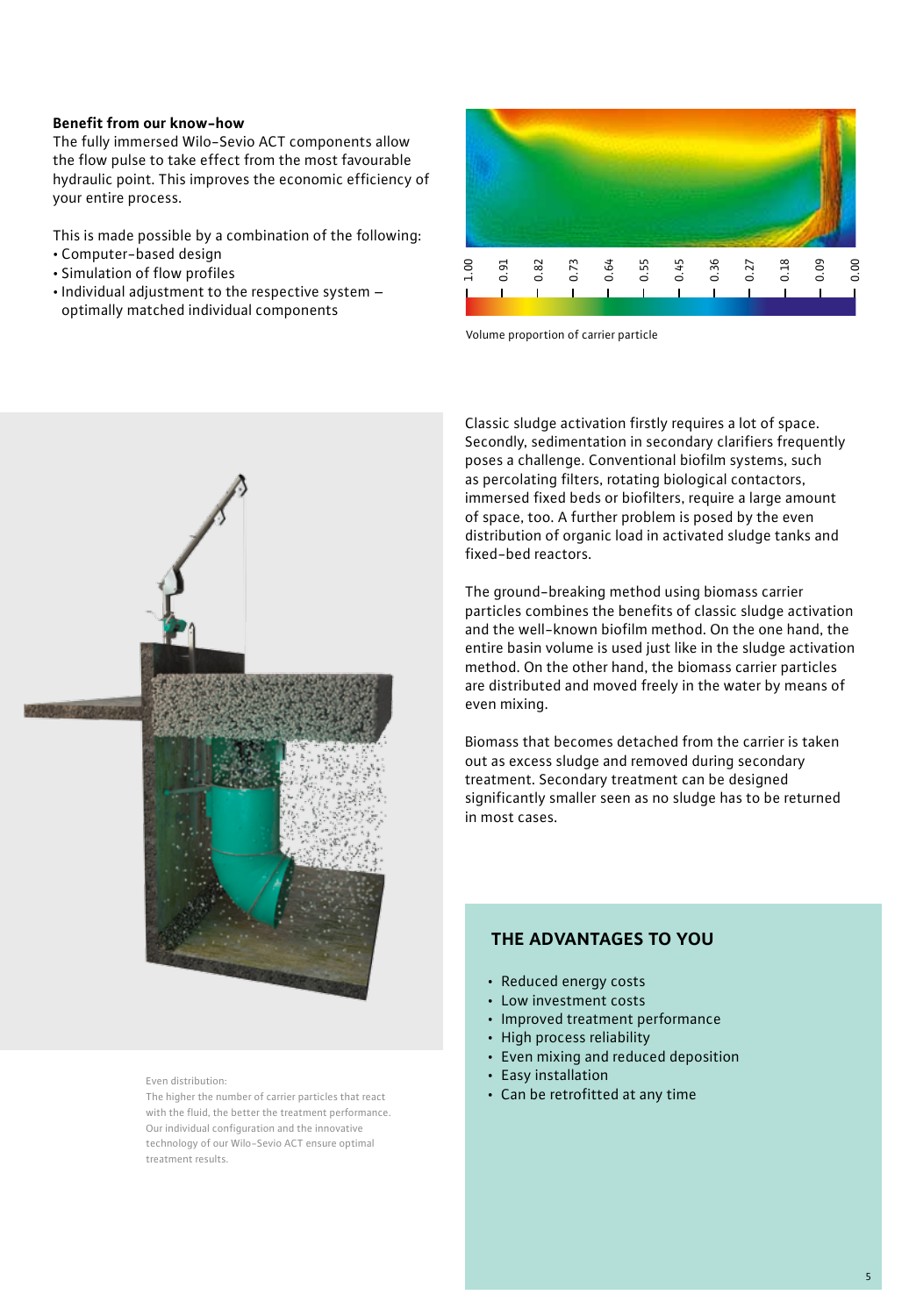## **Wilo-Sevio ACT.**

The advantages to you at a glance.



#### **Calculation example for optimised configuration**

|                                             | Pneumatic<br>circulation*                               | Submersible<br>mixer                                           | <b>Wilo-Sevio</b><br><b>ACT</b>                      |
|---------------------------------------------|---------------------------------------------------------|----------------------------------------------------------------|------------------------------------------------------|
| Annual operating<br>time                    | 8.760h                                                  |                                                                |                                                      |
| Energy costs                                | $0.15 \in /kWh$                                         |                                                                |                                                      |
| Basin volume                                | $600 \; \mathrm{m}^3$                                   |                                                                |                                                      |
| Energy input                                | 45 W/m <sup>3</sup>                                     | 30 W/m <sup>3</sup>                                            | 10 W/m <sup>3</sup>                                  |
| Power<br>consumption in<br>duty point P1.1  | 27 kW                                                   | 18 kW                                                          | 6 kW                                                 |
| Energy costs per<br>year                    | 8.760h<br>× 0.15 €/kWh<br>$\times$ 27 kW<br>$= 635,478$ | 8.760h<br>$\times$ 0.15 €/kWh<br>$\times$ 18 kW<br>$= 623,652$ | 8.760h<br>× 0.15 €/kWh<br>$\times$ 6 kW<br>$= 5.884$ |
| <b>Total energy costs</b><br>over 5 years** | € 177,390                                               | € 118,260                                                      | € 39,420                                             |

| <b>Potential energy</b><br>savings over<br>5 years** for<br><b>Wilo-Sevio ACT</b><br>compared to | Pneumatic<br>circulation* | <b>Submersible</b><br>mixer |
|--------------------------------------------------------------------------------------------------|---------------------------|-----------------------------|
|                                                                                                  | € 137.970                 | € 78.840                    |

\* E.g. for bioreactors in industrial applications.

\*\* Energy costs calculated at a constant rate of 0.15 €/kWh.

#### **TECHNICAL DATA**

| Wilo-Sevio ACT SD 101 |                               |  |  |
|-----------------------|-------------------------------|--|--|
| Diameter              | 900 mm                        |  |  |
| Flow rate             | 3,300-4,000 m <sup>3</sup> /h |  |  |
| Rated motor power     | $3 - 4.5$ kW                  |  |  |
| Propeller speed       | $200 - 250$ rpm               |  |  |
| Power input           | $6 - 10 W/m3$                 |  |  |
| Max. basin depth      | $4-z$ 8 m                     |  |  |
| Max. bulk density     | approx. $70%$                 |  |  |

| <b>Wilo-Sevio</b><br><b>ACT SD 101</b> | <b>Basin depth</b>            | Max. floating<br>layer thickness | Max.<br>proportion<br>of biomass<br>carrier<br>particles |
|----------------------------------------|-------------------------------|----------------------------------|----------------------------------------------------------|
| Standard 30°/<br>DF238                 | $4/(3 +$ sloping<br>bottom) m | 1.6 <sub>m</sub>                 | 50%                                                      |
| Standard /<br>VF273                    | 4 <sub>m</sub>                | 1.9 <sub>m</sub>                 | 50 %                                                     |
| Telescope/<br>VT435                    | 6 <sub>m</sub>                | 3.5 <sub>m</sub>                 | 60 %                                                     |
| Telescope long $/$ $\geq$ 8 m<br>VT615 |                               | 5.3 <sub>m</sub>                 | 70 %                                                     |

#### **Scope of delivery**

Lowering device including fastening elements, unit with 10 m cable (excess lengths on request). Any necessary changes to the construction (e.g. railings, covers, bridges, pedestals) are to be made onsite. This includes the supply of power. The operator is responsible for proper operation and the compliance of all accident prevention, safety and hygiene regulations. Free access as well as safe operation and installation are to be ensured.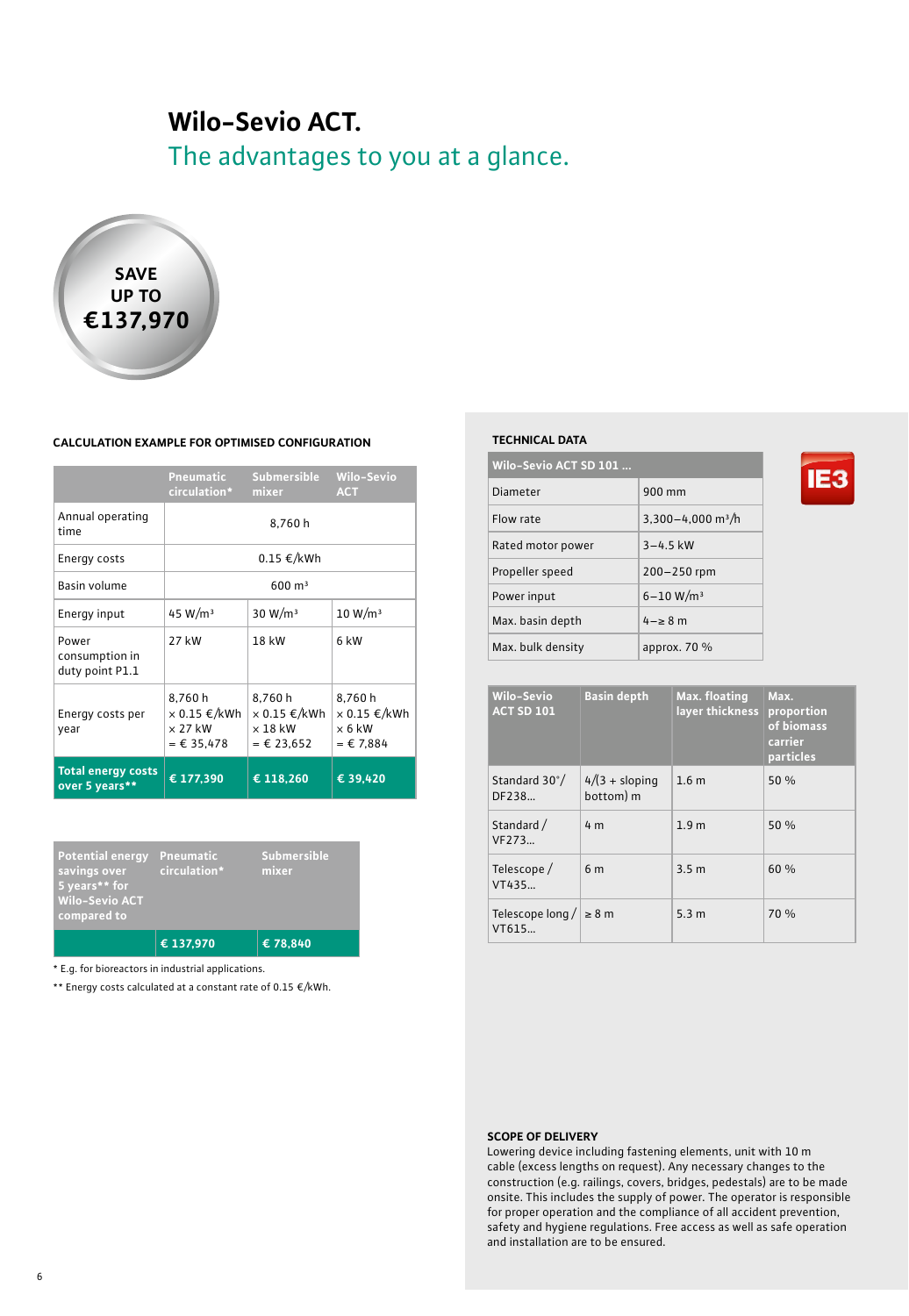

**System-optimised** Energy-optimised circulation thanks to individual configuration and efficient components



## **Practical**

Simple installation and maintenance using lowering devices and auxiliary hoisting gear



**Process-optimised** Adjustment of circulation effect by individually setting the discharge angle and direction



### **DIMENSION DRAWING OF INSTALLATION**